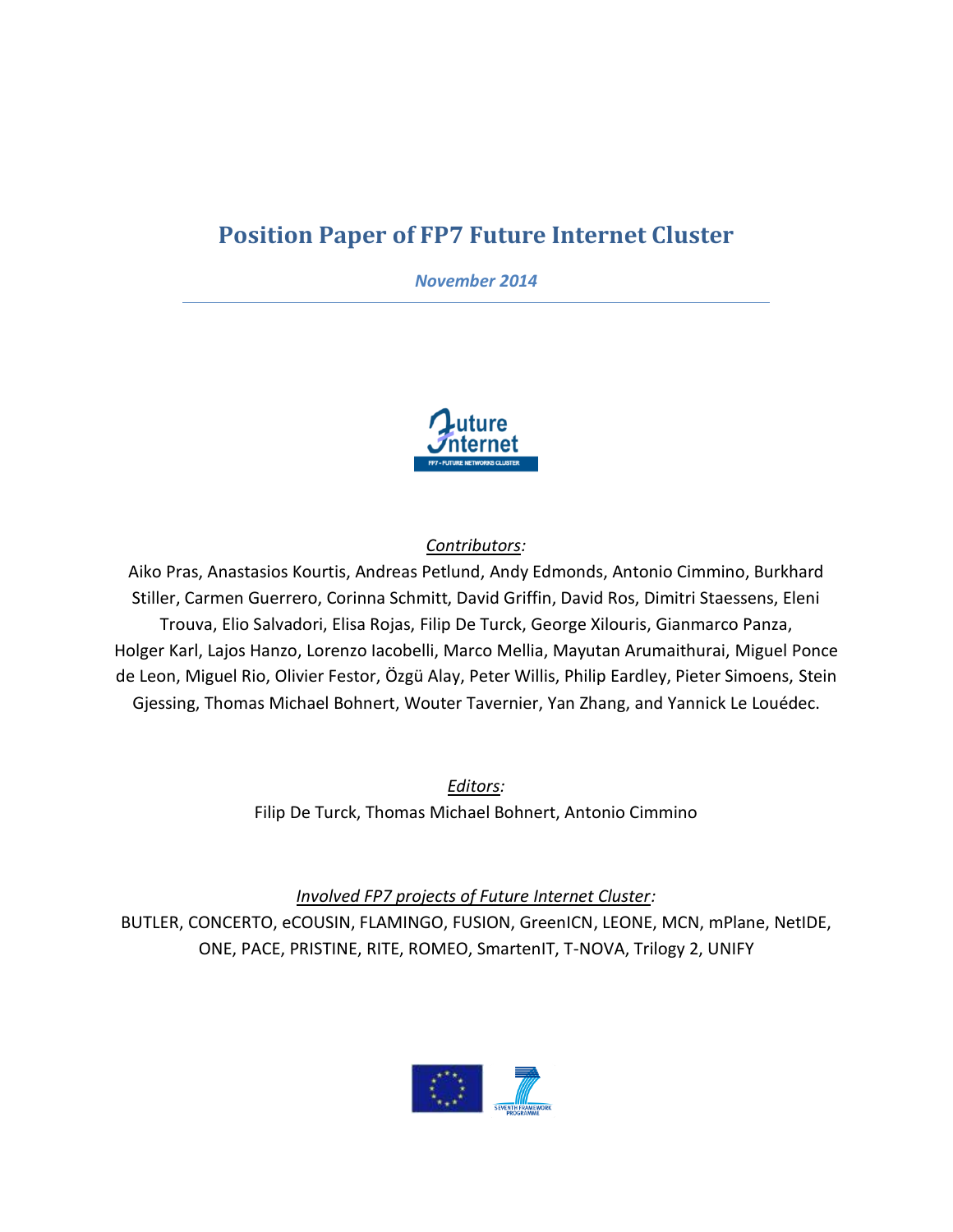### **1. Introduction**

This position paper is written by the FP7 Future Internet Cluster based on a request of the European Commission for suggestions to shape the work program in 2016-2017 of the H2020 calls on Smart Networks and Novel Architectures. The position paper outlines the topics, which the FP7 Future Internet Cluster strongly believes will be of key importance for the future. Focus is on topics where in-depth research is needed during the next years, which are currently not covered in ongoing projects, and which will allow European industry and academia to excel during the next years. Each Future Internet Cluster project was kindly invited to contribute to this position paper, the methodology for establishing the position paper is detailed below in Section 2.

The following 19 ongoing FP7 Future Internet projects participated (in alphabetical order): BUTLER [1], CONCERTO [2], eCOUSIN [3], FLAMINGO [4], FUSION [5], GreenICN [6], LEONE [7], MCN [8], mPlane [9], NetIDE [10], ONE [11], PACE [12], PRISTINE [13], RITE [14], ROMEO [15], SmartenIT [16], T-NOVA [17], Trilogy 2 [18], UNIFY [19].

Each of the contributors listed above belongs to at least one or multiple of these mentioned ongoing FP7 Future Internet cluster projects. All contributors clearly mentioned their current achievements and focus, their planned contributions by the end of their project, and the topics to be addressed in the future. All contributors were particularly encouraged to provide topic descriptions in the domain of the project they are currently involved in (as they are considered to be the experts in this domain and have a clear view on which achievements the current ongoing projects will bring). However, their input to other domains was welcomed as well.

## **2. Methodology**

In order to realize this Future Internet position paper, the following actions were taken (in each of the steps listed below the project coordinators of the 19 ongoing Future Internet Cluster projects were involved):

- 1. All project coordinators of ongoing Future Internet Cluster projects were invited on September 1<sup>st</sup> 2014 to contribute: a clear template was sent to them, requesting descriptions of future topics in 10-15 lines and also requesting to mention the main achievements of their ongoing project if the topics build further on this ongoing project, and also to put their ideas for future directions into the context of the achievements of the past/current project.
- 2. Submission deadline for the above input was September  $22^{nd}$ , 2014 and a few reminders were sent.
- 3. The received inputs were presented in a dedicated time slot on September  $30<sup>th</sup>$ , 2014 during the EU Stakeholders Consultation Workshop in Brussels. Over 200 experts participated to the stakeholder consultation work, a very interesting event to learn viewpoints, visions and network with European researchers and project coordinators.
- 4. The feedback from the participants of the EU Stakeholders Consultation Workshop and additional input from the FP7 Future Internet Cluster project coordinators was taken into account determining the topics and descriptions as provided below.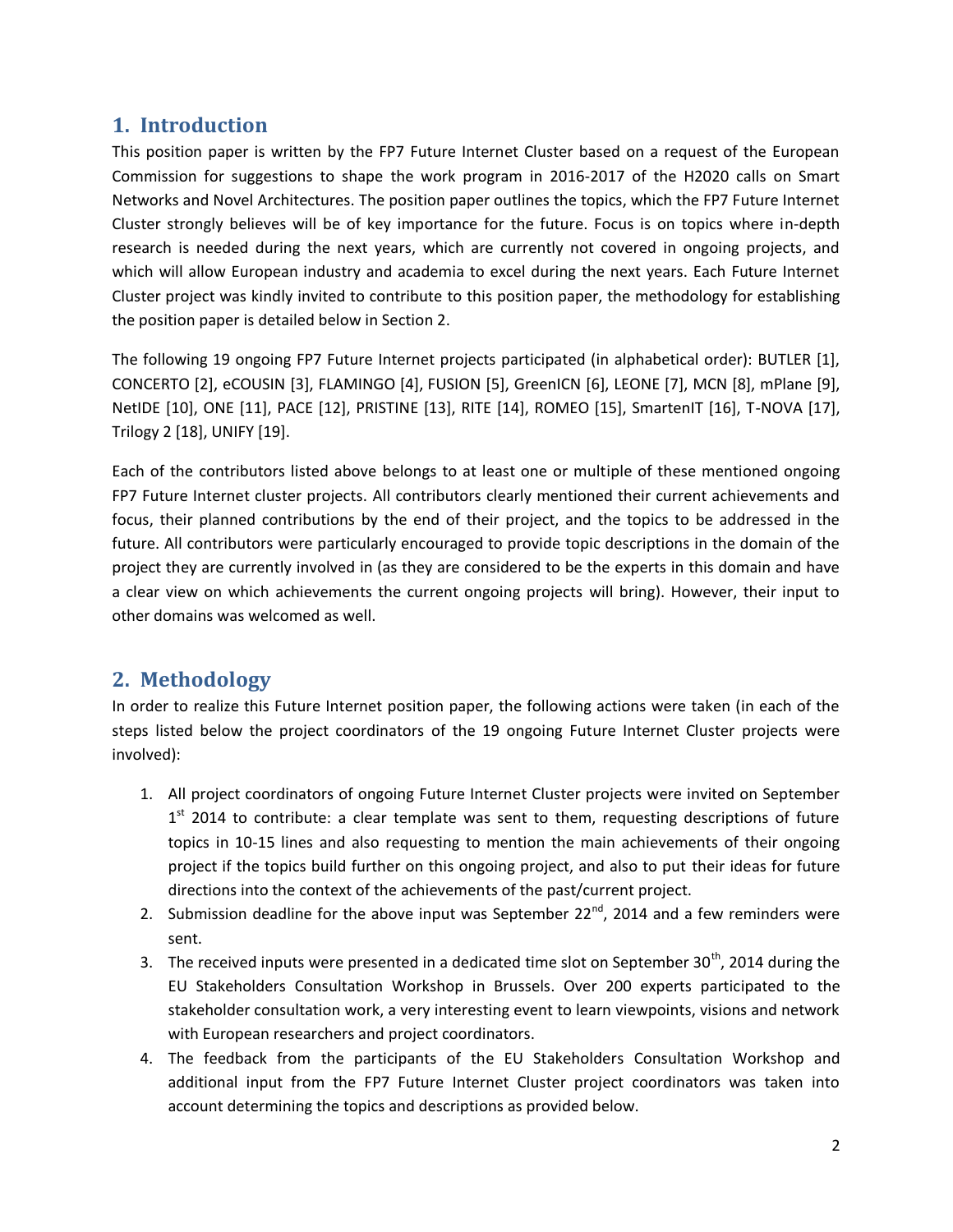- 5. All Future Internet Cluster projects were invited for the Net Tech Future Coordination meeting (formerly called 'concertation meeting') on October 23th, 2014 in Brussels. The meeting was composed of a Future Internet Cluster meeting before noon and a plenary session with all clusters in the afternoon.
- 6. The agenda of the Future Internet Cluster meeting was dedicated entirely to presenting the current and planned achievements of the ongoing projects and determining and discussing the topics to be suggested for future calls in the area of Smart Networks and Novel Architectures. The meeting was well attended and interesting discussions took place, leading to the list of topics as presented below.
- 7. During the plenary session of the Net Tech Future Coordination meeting on October 23th, 2014, the identified topics below were presented.
- 8. A completed version of the position paper was sent to the project coordinators and participants of the above meetings on November 12, 2014 and 1 week was given for final feedback.
- 9. The final received inputs were taken into account and the position paper was finally delivered to the EC officers on November 21, 2014 and all contributors received the submitted version.

## **3. Identified Important Topics**

Based on the methodology described above, the following 7 important topics have been identified. Possible prioritization of those topics was deliberately not discussed. The Future Internet Cluster suggests these topics to be addressed in future Horizon 2020 calls on Smart Networks and Novel Architectures:

- 1. Advanced content delivery systems
- 2. Measurement-based management
- 3. SDN-based systems and applications
- 4. Advanced NFV-based systems
- 5. QoE-centric management
- 6. Advanced security for smart networks
- 7. Advanced Internet architectures

## **4. Detailed Description per Topic**

The detailed description of each of those seven topics refines them under the assumption that functionality as well as mechanisms will be beneficial for future systems. As such potential benefits and advantages of the deployment of those are summarized.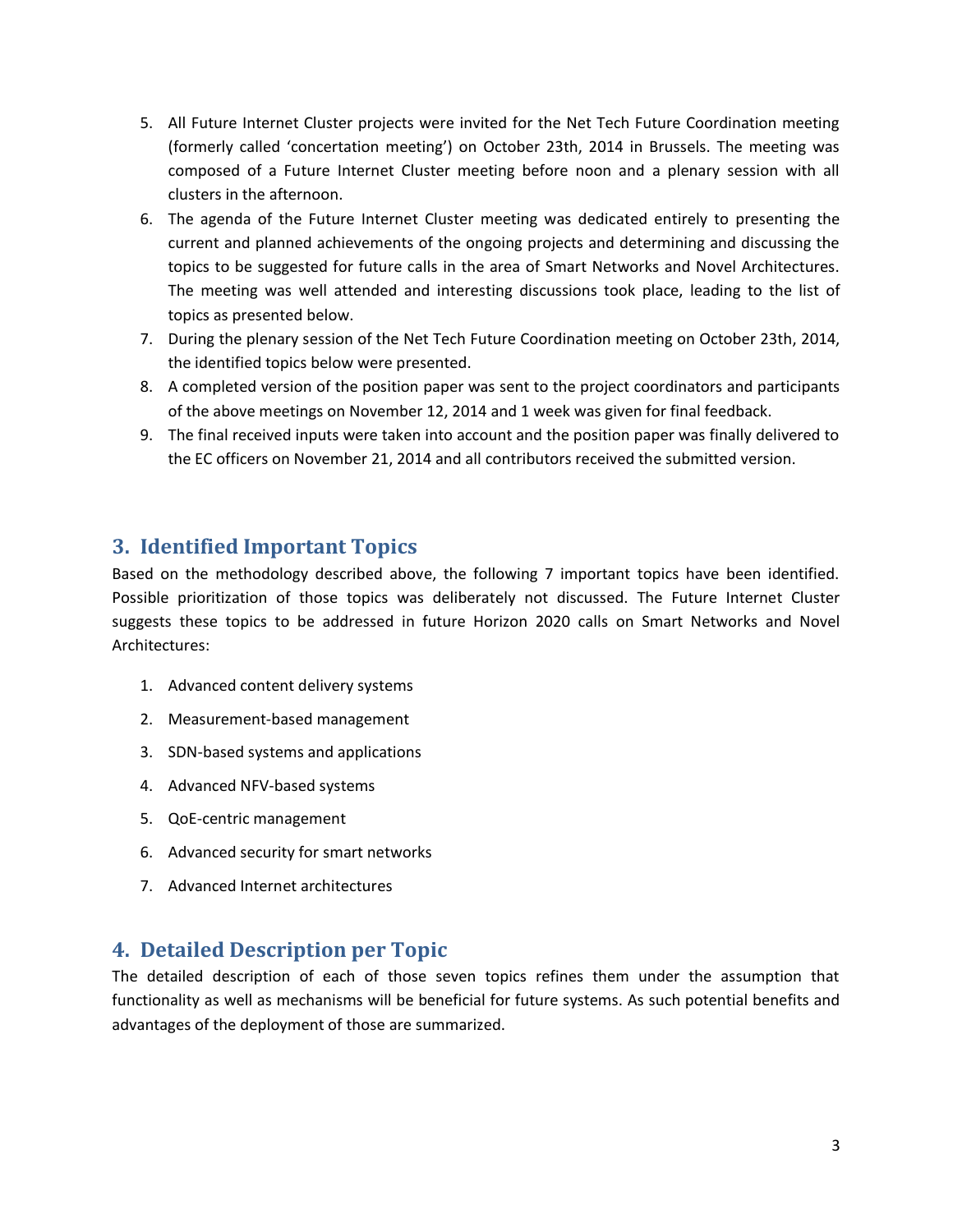#### **4.1 Advanced content delivery systems**

Current projects in the Future Internet Cluster focus on crawling and data analysis of online social networks with the aim to optimize content delivery, reduce network costs, improve quality of experience, improve marketing and advertisements, and protect users' privacy. Due to the expected 10- 100x increase in the number of devices and a 100-5000x increase in traffic over the next 10 years, primarily driven by Internet of Things and media applications, the following important topics to be addressed in future projects are put forward: increased scalability, flexibility as well as cost and energy efficiency. For these reasons, the Future Internet Cluster believes priorities for the next work program on advanced content delivery systems should include the following topics.

First, research for advanced Internet architectures tightly integrating network functionalities and content-related services should be performed, addressing the coordination among layers and adaptation according to the network conditions, especially in Internet-of-Things scenarios where communication bandwidth can be limited in some parts of the network while the aggregated traffic will be huge in the core network and of fundamentally different nature than what we observe today and on what our models are currently built. Observability of network performance at large for improving the performance of inter-domain traffic and for optimizing service orchestration and content delivery can be an important property of such a novel content delivery system.

Second, fixed-mobile convergence scenarios for content delivery should be considered in much more detail, encompassing edge computing and content distribution. An important topic is the support for massively distributed service deployment at the network edge for highly interactive, extremely lowlatency, real-time services (e.g. virtual/augmented reality and safety-critical systems such as self-driving vehicles and medical applications), requiring a joint management of service orchestration and the underlying network.

Third, advanced large-scale content dissemination systems exploiting social information and dynamic adaptation based on user preferences are very important. The option of using available resources in already existing network nodes in the delivery path can be explored (together with advanced caching mechanisms) in order to facilitate intelligent multimedia data delivery while relieving the Content Delivery Network (CDN) load and reducing energy consumption of CDN data centers.

#### **4.2 Measurement-based management**

Two current projects address the design of an efficient measurement plane for the Future Internet. Massive amounts of measurement data are gathered. Topics for future projects include data analytics techniques to determine root cause of failures, measurement of extra contextual parameters influencing the users' perception and automated generation of actions based on the massive amounts of gathered data.

A second interesting area is to not only measure QoS (Quality-of-Service) or QoE (Quality-of-Experience) metrics, but also measure whether policies (such as privacy of users when using web-based and cloudbased applications, regulation of cloud systems, price discrimination, verification of information) are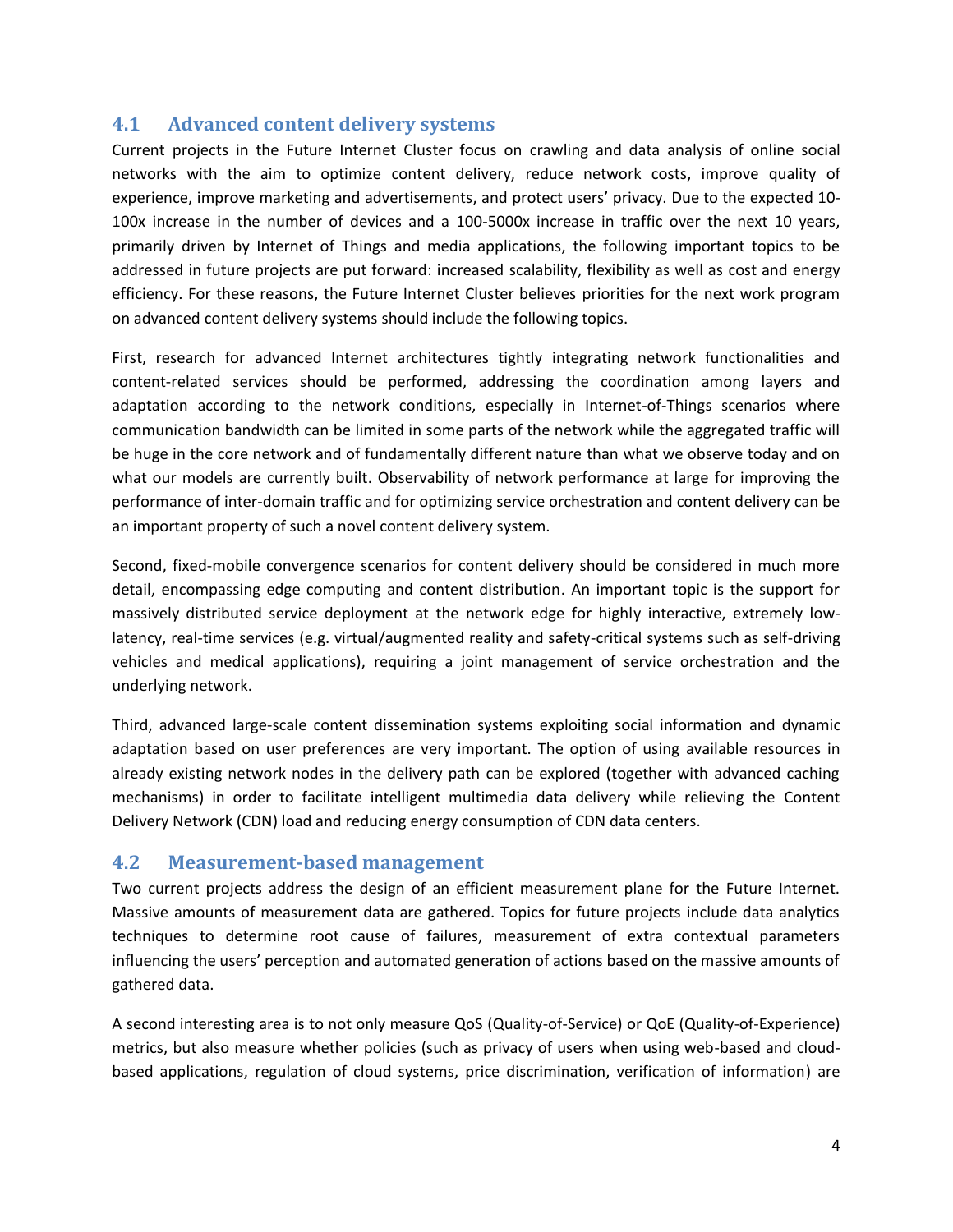respected and to which extent. This would allow for third-party verification of the services and implement verification and trust in the Future Internet.

Third, network performance metric observability at large (expose and use monitoring data of network, service, and application level parameters, including on-line social networks) would be beneficial for improving the performance of inter-domain traffic and for optimizing service orchestration and content delivery.

Finally, measurement-based management in large scale Internet-of-Things environments and mobile broadband networks is considered to be very important for future projects. There is a strong need for objective data about stability and performance of mobile broadband networks, and for tools to rigorously and scientifically assess their performance. In particular, it is important to measure and understand the quality as experienced by the end user. Such information is very valuable for many parties including operators, regulators and policy makers, consumers and society at large, businesses whose services depend on mobile broadband networks, researchers and innovators. Therefore, largescale measurements in these environments are going to be of utmost importance, as a tool both for network performance management and for the design of a robust future Internet. This will require the design, development and deployment of new large-scale techniques, tools and open measurement platforms and testbeds for large scale Internet-of-Things environments and mobile broadband networks, with a focus on end-user QoE. The serving cloud computing infrastructure should also be taken into account during the design phase of tools and monitoring engines.

#### **4.3 SDN-based systems and applications**

Recently, leading equipment providers in the network infrastructure market launched the first softwareenabled appliances that support network virtualization capabilities. The main advantage of Software Defined Networking (SDN) is the separation of network control and forwarding and the fact that it allows flexible management of the network resources. OpenFlow is currently the most prominent SDNbased communication protocol. Future research should be devoted to design SDN-based systems and applications, which exploit the potential of SDN much more than the current OpenFlow-based systems. Research in the following areas is proposed by the Future Internet cluster.

First, the architects and developers of SDN-based network infrastructure need agile and productive design environments (i.e. SDKs - Software Development Kits) comparable to existing ICT software technology development. These library-based SDKs will act as mediator to existing and future SDN control planes and will be used by orchestrator services, frameworks and tools for Virtualized Network Functions (VNFs). Future research should propose new or existing suitable languages, library structures, modularity and universal design environments suitable for both the phase of design and run-time (cloud orchestration). This will enable researchers and engineers experiment with new ways of creating new or optimized existing protocol stacks. The research should further extend SDN from the cloud infrastructure to the consumer and give further power to the consumer such that they can innovate upon SDN technologies.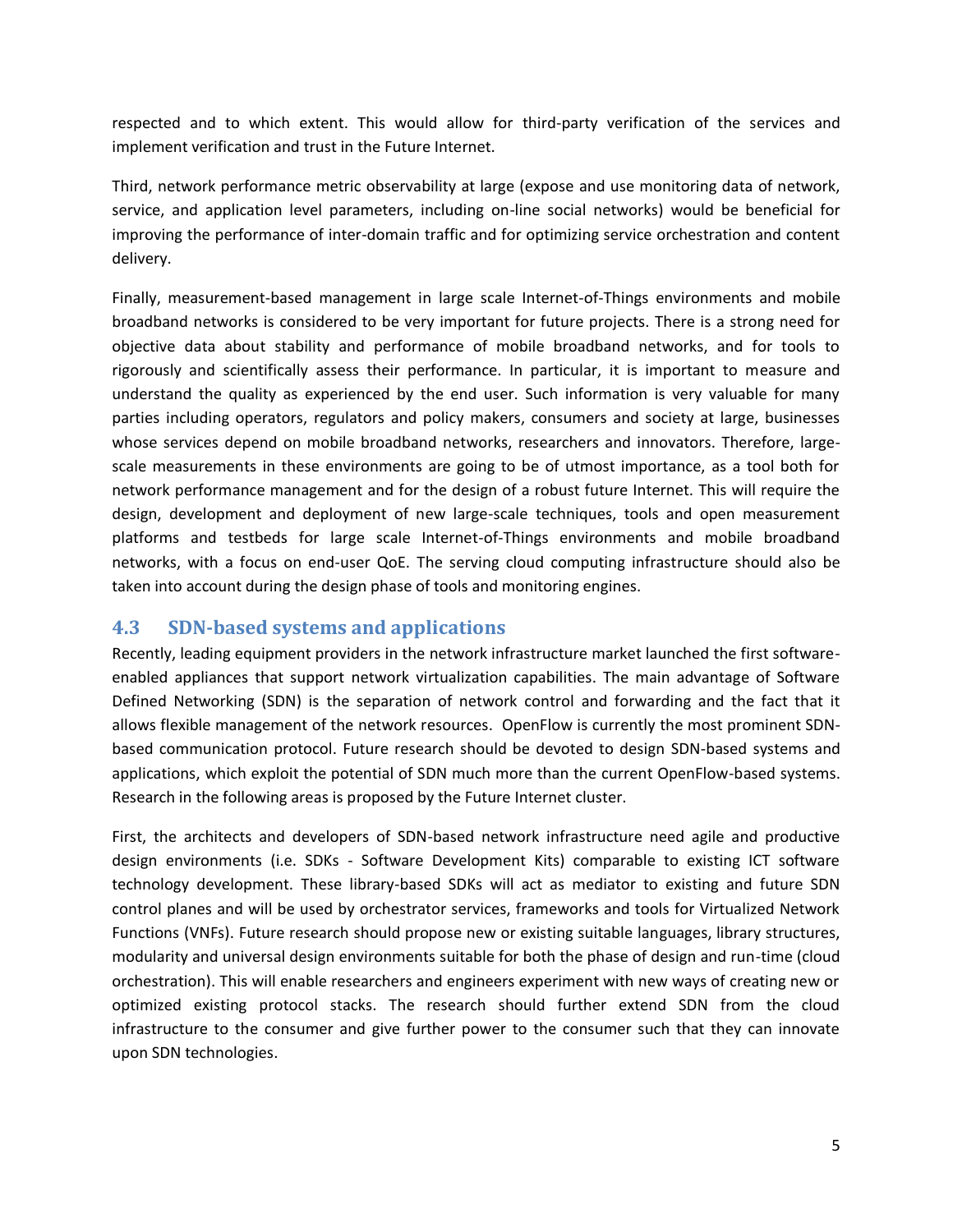Second, despite the promise of a unique protocol as standard interface between the controller and the network infrastructure, interoperability between different controllers and network devices is hindered and closed ecosystems (being them based on open- or closed-source solutions) are emerging. Moreover, there is a need for a tighter integration between SDN controller platforms and cloud-based platforms.

Third, while current projects aim at providing a single integrated development environment to support the development lifecycle of SDN-based programs, more advanced solutions able to encompass other software domains like cloud and the Internet of Things in an holistic manner will be of utmost importance in the future to properly manage the complexity of such new generation of networked software-defined infrastructures.

Finally, it is believed that built-in security and efficient resource management should be taken thoroughly into account in future research projects.

#### **4.4 Advanced NFV-based systems**

Network Virtualization (NV) brings virtualization concepts to the network, similar to cloud computing, which was enabled by virtualization of servers. Network Functions Virtualization (NFV) focuses on virtualization of software-based network functions. Classical examples include virtualization of home gateways, firewalls, set top boxes, deep packet inspection components, IMS components, and monitoring probes. Instead of installing and managing dedicated hardware boxes for these functions, they are instead implemented as software components and deployed on commodity hardware infrastructures, in most cases operated by a network operator and referred to as telco clouds. Service Function Chaining (SFC) consists of building services using VNFs. Both network operators and service providers currently adopt the above principles at a sustained pace due to the many benefits brought by NFV (i.e. flexible, on-demand provisioning and rapid roll-out of telecom services with high re-use of available network and cloud resources).

Several areas remain open for interesting research. First, the exposure of cloud and network infrastructure for the deployment of virtualized network functions requires adequate infrastructure modeling frameworks as well as a mechanism to cope with available and reserved resources. Because the available infrastructure resource space is significantly larger than in the infrastructure of individual datacenters, or small networks, these mechanisms need to be extremely scalable, dynamic, and enable on-demand reservation mechanisms. In addition, complex modeling mechanisms are required in order to model the relationship of individual network functions and their potential applicability on available infrastructure. For example, suitable resource reservation models for interworking of private networks and public internet. This involves models for resource usage of network functions, as well as mechanisms to combine and isolate reservations on physical infrastructure, such that computing, memory and network capacity can be adequately reserved on the infrastructure.

Second, the definition of Service Function Chains requires a re-usable framework enabling to decompose services to network functions and service level agreements into constraints and characteristics of these network functions and their interactions. Currently there is no scientific foundation on how this can be achieved in a broader context. Mechanisms are needed to map particular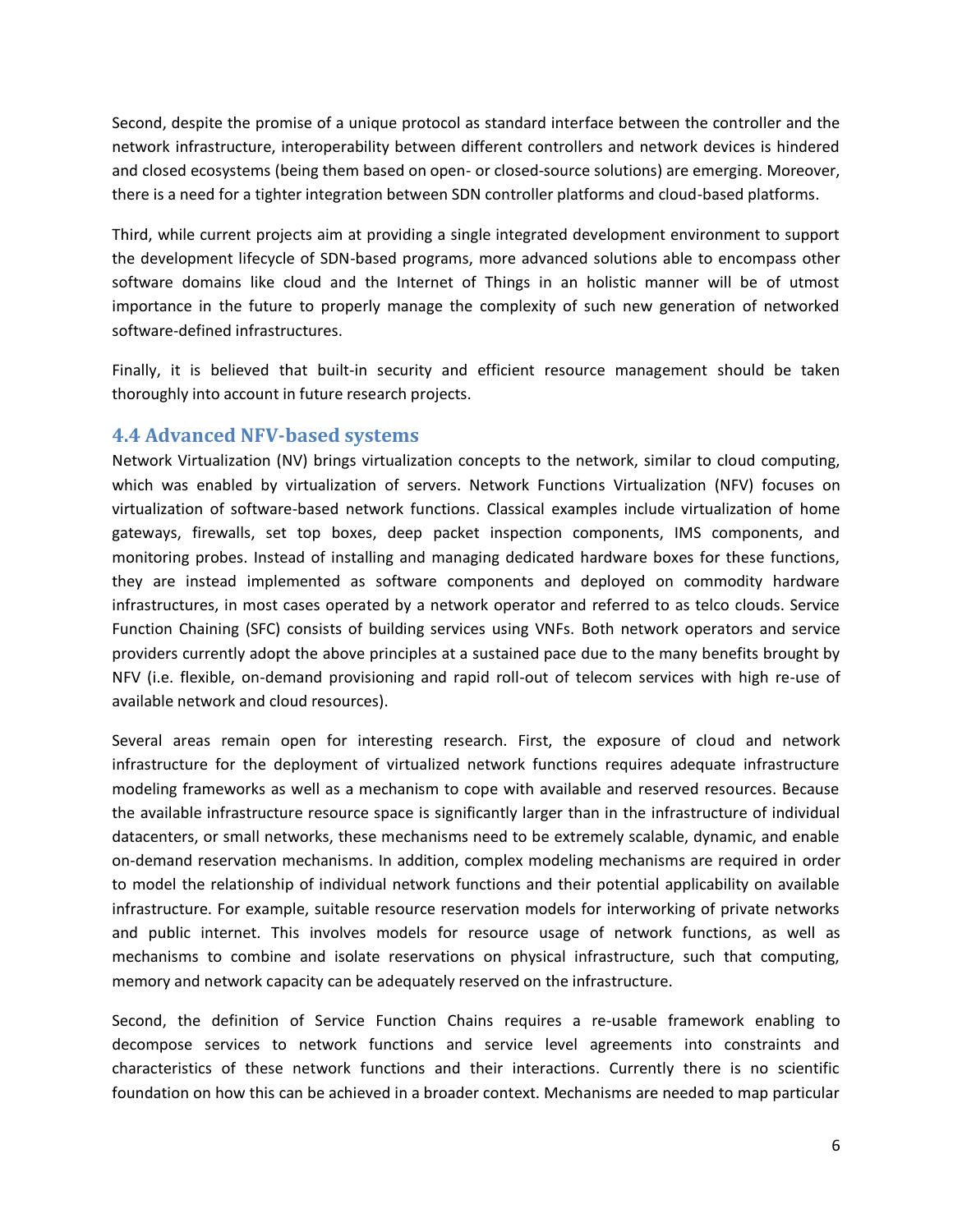performance indicators to combinations of network functions and monitoring points in order to meet Service Level Agreements (SLA), which is considered to be commercially mandatory.

Third, protection or restoration at millisecond level of failed VNFs and servers using a 1:N scheme should be possible (i.e. no 100% duplication of all resources required), including protection of stateful VNF. The latter should be possible in multi-domain multi-operator scenarios as well.

Fourth, NFV-based networks are facing a rapid evolution toward complex software-driven systems. While most of the community is currently investing time and effort in proposing hybrid SDN/NFV architectures able to address as many network-specific requirements as possible, limited effort is devoted toward the deployment of tools to support SDN-/NFV-specific software development. Researching platforms to harmonize and integrate the development process of complex software-driven infrastructures is therefore highly desirable. This involves different platforms (e.g., debuggers and profilers), but also taking into account the multitude of different control protocols and controller platforms.

As an extension of the above, the full life cycle of composite network functions, services should be supported across both business and technical phases. This lifecycle should be automated as much as possible leading the way to quick and fast deployments and updates through the application of continuous integration mechanisms, widely used in the ICT domain. The orchestration should be resource and service aware, i.e. know which resource or service is optimum based on the technical needs of the application and the business criteria of the consumer. The orchestration process should be a continual process that seeks constantly to optimize the managed deployment. There are of course synergies with the focus of section 4.3.

Fifth, secure boot, configuration and operation of servers and VNFs at in-secure locations are considered to be very important for future research, together with hiding secure data in the VNFs/VMs from the hypervisor and server administrators.

Finally, the support of a VNF marketplace allowing the participation of third party developers fostering an open market environment, increasing the competition and incubating innovation presents a lot of challenges. Some of these challenges include automating the process of validating and certifying the provided VNFs, authorizing of the developers participating in the marketplace, providing auction mechanisms and elaborating on new SLA schemes and business models.

#### **4.5 QoE-centric management**

Europe is currently at the forefront of defining and measuring QoE in networked media applications, i.e. the quality as perceived by the end users. European companies have taken the lead in ITU.T standards development, and the COST action Qualinet has brought European researchers and industry together for larger dialogue. In spite of this leadership, we experience every day that proven and rational QoE metrics are set aside in favor of unproven or even disproven methods by research and industry.

It is commonly agreed by the ongoing FP7 Future Internet projects that future projects should focus more on optimizing QoE. For instance, a majority of faults reported to ISPs by their broadband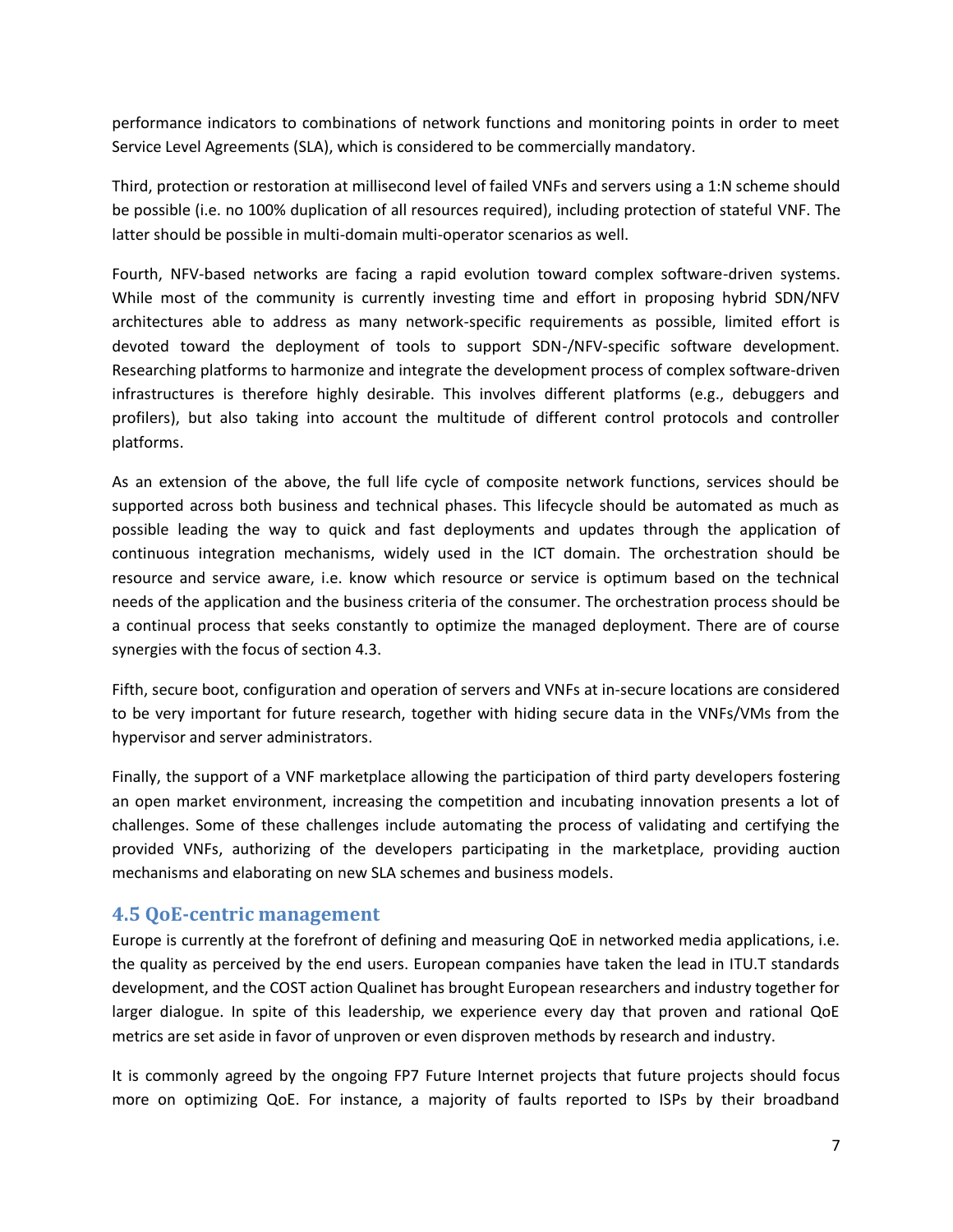customers are due to issues in the home – for example low quality Wifi or home wiring or misconfiguration. There are currently very few existing measurements or tools to help diagnosing and mitigate the problems in an efficient way.

Automatic analysis of QoE measurements and automatic enforcement of actions based on observed context parameters (e.g., dynamic service adaptations) is put forward as an interesting topic for future projects. Measurement tools in current Future Internet projects produce interesting statistics about performance, both of the network and of the impact on a particular application. For instance, metrics and associated measurement methods to estimate the QoE of YouTube traffic are being designed. Today, the results are examined by hand, perhaps with the help of a dashboard (visualization tool). Future research projects should be dedicated to automatically identifying issues and isolating their cause. Especially when measurement capabilities are embedded in every home gateway and many end devices, there are interesting opportunities for automatic analysis and contextual action enforcement based on QoE measurements.

The development of objective QoE metrics and related QoE models generally applicable must be based on extensive subjective evaluations. Humans' perception of quality varies widely with technology, kind of application, context and content, which means that the required effort for developing metrics is magnificent, and on top of this, provides a moving target that requires updates as technical advancements appear. Overcoming these challenges in concerted, sustained Europe-wide actions, which unite the efforts of several relevant fields is a pre-condition for understanding the quality of future technical decisions. It is important to approach this challenge in a way that broad and affordable access is provided to proven QoE assessment tools for both research and industry, and stimulation of their ubiquitous adoption, is considered as very important for the success of future technologies.

Finally, the Future Internet Cluster believes that novel Device-to-Device (D2D) architectures will be NFVbased. As a consequence, the novel NFV-enabled D2D architecture will require flexible and intelligent management solutions for managing the provisioning of the service at an adequate quality level, creating the need to design and implement a QoE centric management framework, which will enable the optimization of network resources in terms of QoE, satisfying the different service and resource requirements of all the involved entities in the Device-to-Device (D2D) environments.

#### **4.6 Advanced security for smart networks**

As put forward by many of the Future Internet projects, security is addressed to some extent, but more detailed security related topics in smart networks should be addressed in future calls. In fact, many contributors are in favor of a few security-focused projects in the future. A commonly agreed topic, where dedicated research is interesting and required is: DDoS (Distributed Denial-of-Service) detection and prevention, which includes research on Firewall-as-a-Service (FaaS), DDoS protection networks, and DDoS information coordination between ISPs to jointly detect and protect DDoS attacks. Although the ideas and techniques behind DDoS attacks are known for many years, large-scale attacks (300 to 400 Gbps) did not happen until recently. The reasons behind the current explosion of DDoS attacks are the availability of easy to use attack tools and services (DDoS as a Service) and the fact that the potential of performing such attacks has been discovered recently by the broad community (including criminal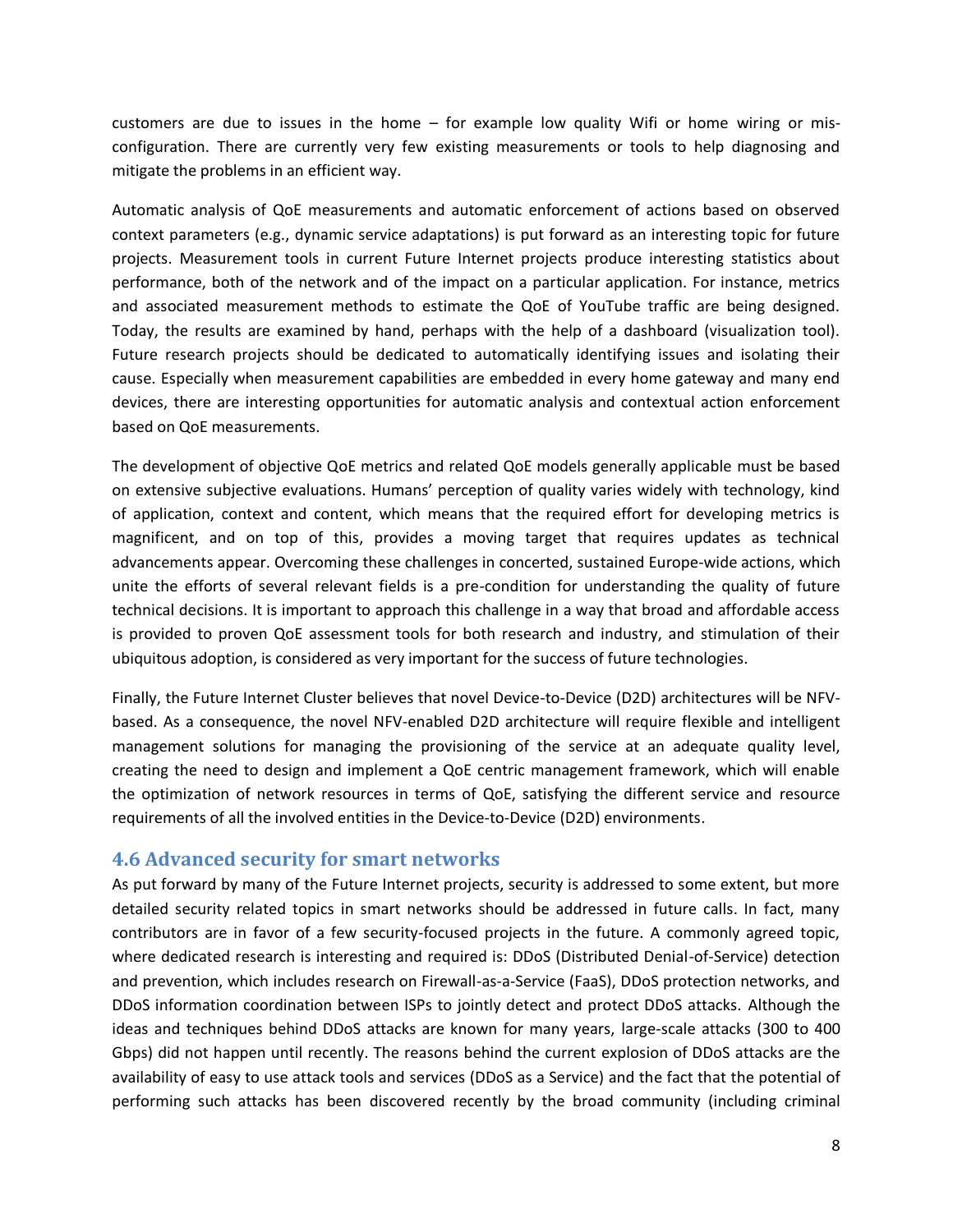organizations). On the other hand, recent developments like SDN and OpenFlow provide novel approaches to mitigate DDoS attacks. Further research in this area is therefore needed.

Next to DDoS detection and prevention, also extrusion detection and prevention is also an important upcoming topic (i.e. detect when vital and private information is leaving networks triggered by malicious users, for instance in industrial espionage use cases, and design techniques to prevent this). Extrusion detection and prevention can be considered as the inverse use case of the well-known and studied intrusion detection and prevention use cases.

A third interesting topic is the ability to verify the actual neutrality and privacy preservation of ISPs, cloud providers and application providers, i.e. allow end-users to control that the providers do not modify, store and exchange the private data of Internet users. A measurement-based approach is most appropriate, which allows illuminating the currently obscure dynamics of the Internet by defining mechanism to identify policies violations, from simple SLA agreements, to privacy violations, to price discrimination, etc. Monitoring technologies are needed that allow third-party verification of the services available on the Internet, including the used networks and accessed applications. These technologies include active and passive monitoring system that can run specific tests to identify policy violations, by means of specific protocols that allow policies enforcement and verifications, where enduser terminals, networks, and cloud servers could be instrumented to cooperate.

#### **4.7 Advanced Internet architectures**

The current ongoing Future Internet projects on advanced Internet architectures focus on clean-slate approaches and address the fundamental limitations of the TCP/IP technology, reduce Internet latency and support an ever growing number of devices. The clean-slate initiatives provide solutions in a fundamental way, aiming at fixing deeper issues while reducing overall complexity, but the trade-off is they necessarily have to look at a much longer deployment horizon. The key challenge is to design a disruptive technology so that it does not disrupt the legacy technology it aims to replace upon deployment. The most important goal of a Future Internet Architecture is to provide a clean, scalable but at the same time simple structure that is able to support multiple internetworks with different characteristics tailored to different applications. Several interesting topics have been proposed by the Future Internet Cluster to be addressed in future research projects.

First, attention should be devoted to reducing end-to-end latency, by considering on the one hand clever queuing mechanisms and fast feedback from queues in network devices, and on the other hand by bringing both content and cloud-based applications much closer to the network edge for achieving low and predictable-latency networking. Latency is an end-to-end problem that cuts across all layers of the communication stack and most components of the communications infrastructure.

Second, it is believed that Future Internet architectures should be more anticipatory in nature, i.e. instead of reacting to changes, networks should anticipate to network changes and prepare the network elements to deal with changes. This topics has only be explored in some very initial ways: anticipation happens today on very short time scales in mobile radio networks (e.g., channel prediction) and is a tool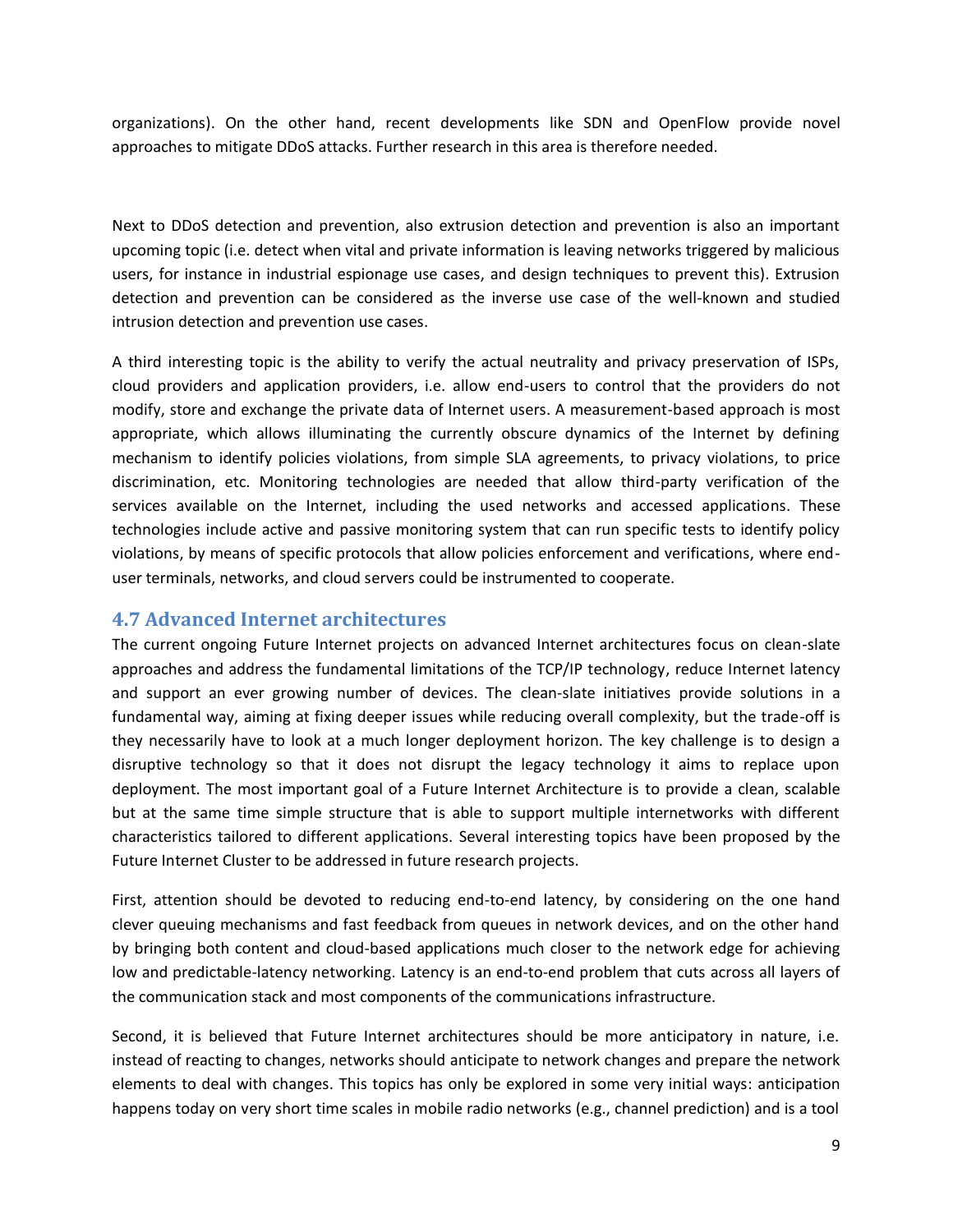in green networking (e.g., to turn off base stations). Some very initial ideas exist in mobile video streaming or in data center networks. A thorough and systematic investigation of anticipatory networking will give a significantly better understanding of what kind, accuracy, and precision of anticipated information is needed, and to better design corresponding networking architectures.

Third, Future Internet architectures should devote specific attention to built-in resilience, i.e. react and anticipate to large or small scale damage caused due to intentional or unintentional acts. Damage to a smart network infrastructure should not prevent people and devices from communicating with each other. Furthermore, built-in security and advanced mobility support should be key design objectives in Future Internet architectures.

### **5. Conclusions**

This position paper was discussed and documented by the ongoing FP7 Future Internet projects and the followed methodology has been described in this paper. Based on many interactions and discussions, the following important topics for future research (not covered in ongoing projects, but considered very important for future research and commercially relevant in turn) have been identified and reported upon in this position paper: Advanced content delivery systems, measurement-based management, SDN-based systems and applications, advanced NFV-based systems, QoE centric network management, advanced security for smart networks, and advanced Internet architectures.

We are very grateful to all contributors for their timely and inspiring inputs.

For feedback or more information, please contact the editors: Prof. Filip De Turck (*filip.deturck@intec.ugent.be*), Prof. Thomas Michael Bohnert (*thomas.bohnert@zhaw.ch*), and Dr. Antonio Cimmino (*cimm@zhaw.ch*).

### **6. References**

- [1] FP7 BUTLER project, http://www.iot-butler.eu/, Okt. 2011 Okt. 2014
- [2] FP7 CONCERTO project, http://ict-concerto.eu/, Dec. 2011 Nov. 2014
- [3] FP7 eCOUSIN project, http://www.ict-ecousin.eu/, Nov. 2012 Apr. 2015
- [4] FP7 FLAMINGO project, http://www.fp7-flamingo.eu/, Nov. 2012 Oct. 2016
- [5] FP7 FUSION project, http://www.fusion-project.eu/, Jan. 2013 Dec. 2015
- [6] FP7 GreenICN project, http://www.greenicn.org/, Apr. 2013 Mar. 2016
- [7] FP7 LEONE project, http://www.leone-project.eu/, Nov. 2012 Apr. 2015
- [8] FP7 MCN project, https://www.mobile-cloud-networking.eu/, Nov. 2012 Oct. 2015
- [9] FP7 mPlane project, http://www.ict-mplane.eu/, Nov. 2012 Okt. 2015